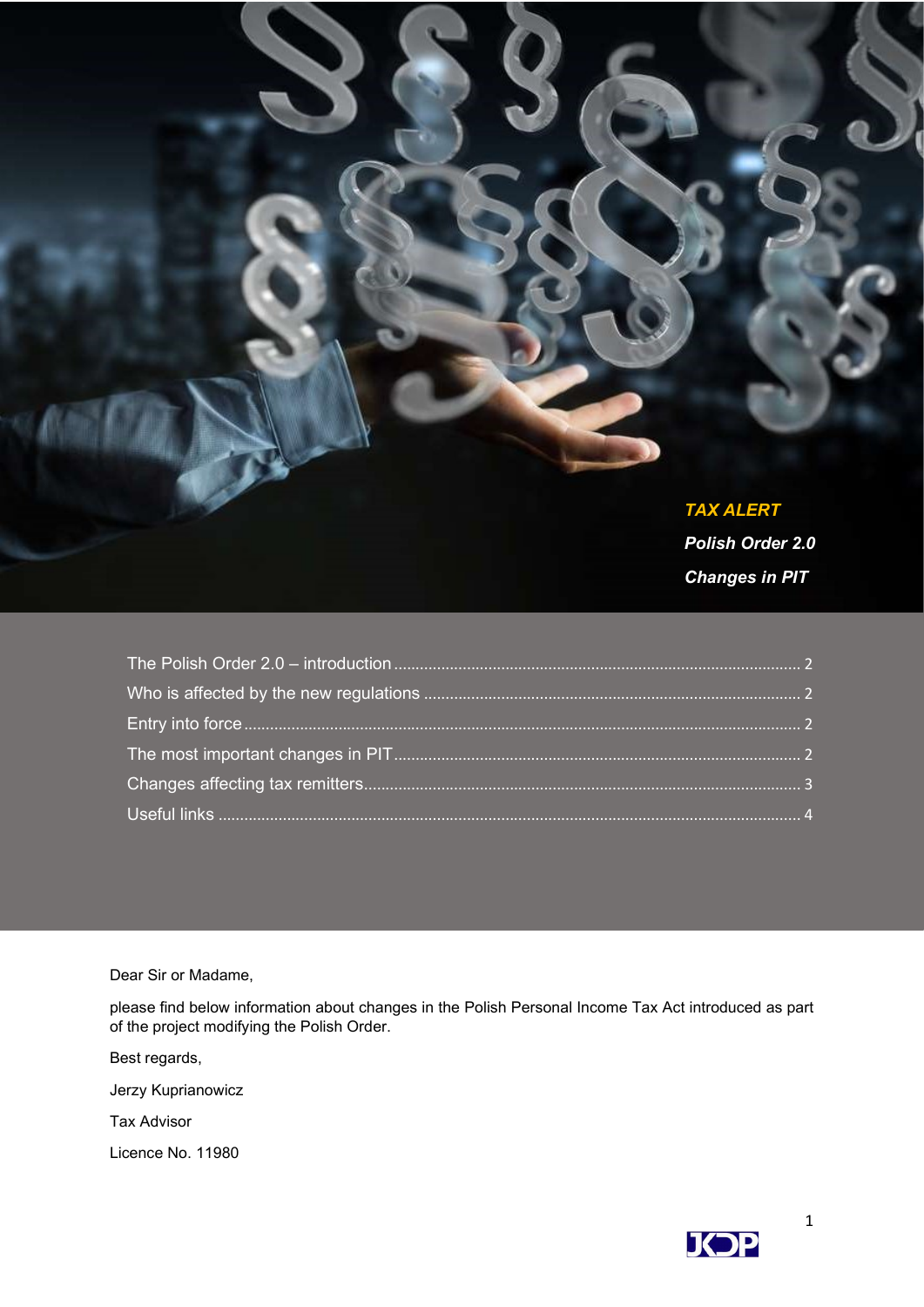# The Polish Order 2.0 – introduction

In view of the widespread criticism of tax solutions implemented under the amending act called .the Polish Order", the legislator decided to repeal the most controversial regulations, by replacing the "middle-class tax relief" with a reduced 12% PIT rate and enabling a selected group of entrepreneurs deduction of part of a health insurance contribution. The tax amendments provide also for a thorough reconstruction of rules for calculating PIT prepayments by employers.

In addition to changes in PIT, the given amending Act modifies also the provisions on CIT taxation (postponement of the dates of entry into force of regulations, which shall oblige taxpayers to submit to tax authority accounting books and tax registers in electronic form). The rules of health insurance contribution have also been subject to revision by the legislator. However, a major part of changes in this respect have clarified regulations introduced at the beginning of this year.

# Who is affected by the new regulations

Because of the wide range of changes in tax regulations, the information contained in this tax alert should interest each entrepreneur and employer.

### Entry into force

Generally, the analyzed Act shall come into force on 1 July 2022. However, the legislator established transitional provisions, based on which some of regulations shall take retroactive effect as from 1 January 2022. The regulations, which – according to the legislator - need time for implementation in the IT systems, will come into force as form 1 January 2023.

#### The most important changes in PIT

Changes in Personal Income Tax Act cover in particular:

- abolishment of the middle-class tax relief and repeal of the obligation to calculate by tax remitters during 2022 the PIT prepayments also according to the rules binding in 2021 (entry into force: 1 July 2022),
- decreasing of the lowest PIT rate from 17% to 12%, resulting in modification of tax scale (entry into force: 1 January 2022). After the changes, the tax scale shall look as follows:

|             | <b>Tax base in PLN</b> | The PIT amounts to                                |  |
|-------------|------------------------|---------------------------------------------------|--|
| above       | up to                  |                                                   |  |
|             | 120,000 PLN            | 12% minus the tax-free amount<br><b>PLN 3,600</b> |  |
| 120,000 PLN |                        | PLN 10,800 + 32% surplus over<br>PLN 120,000      |  |

- decreasing of lump sum tax on small contracts to 12%, i.e. order contracts, which provide for remuneration of no more than PLN 200 (entry into force: 1 July 2022)
- introduction of the new rules on calculation of PIT prepayments by tax remitter, including changes in rules for application by tax remitters of tax-free amount (entry into force: 1 January 2023),
- enabling the deduction of:

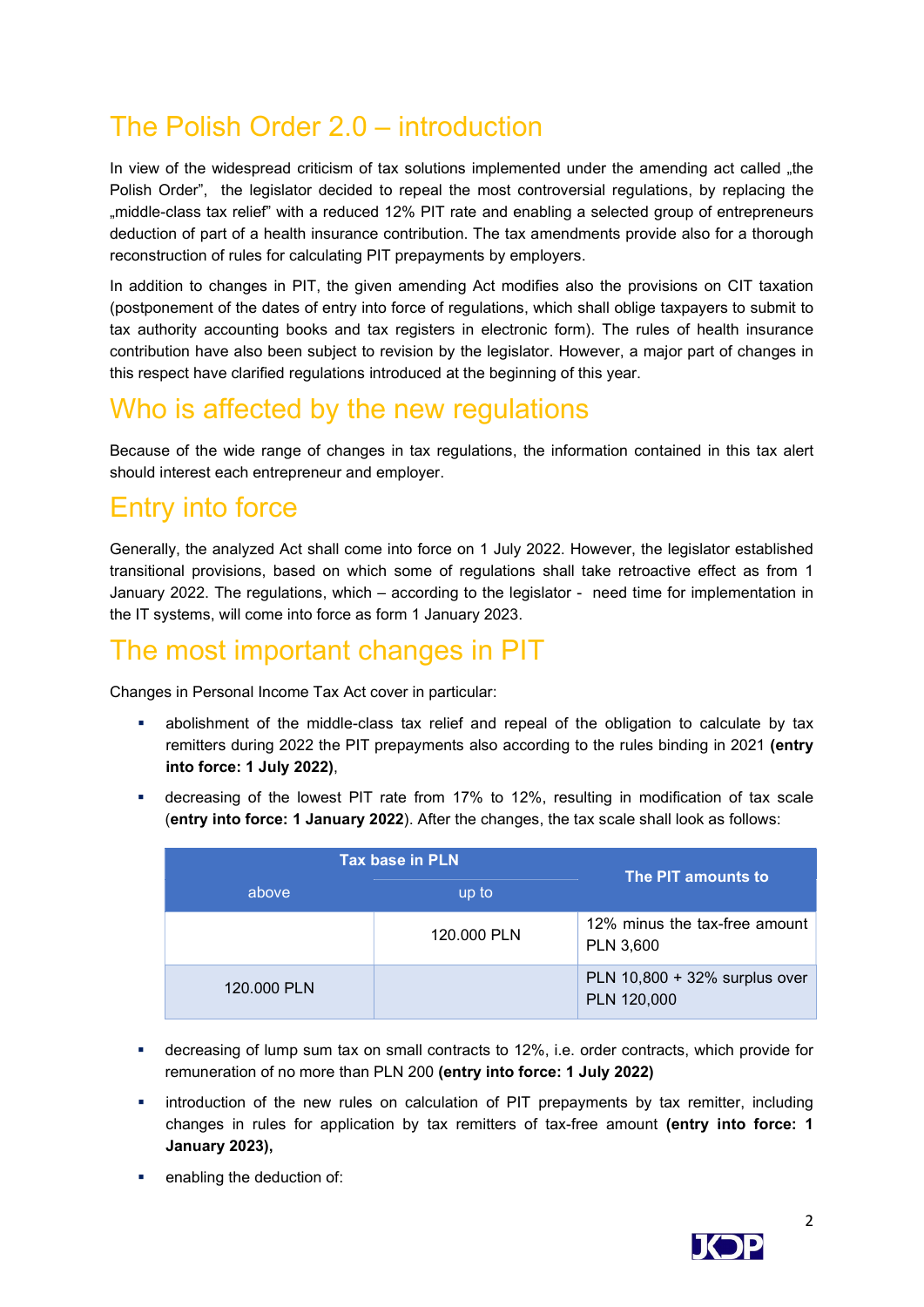- $\circ$  the part of health insurance contributions paid by taxpayers running business activity, who settle tax on their income under the flat rate PIT (19%), from the amount of income, up to the limit of PLN 8,700 per year,
- $\circ$  50% of health insurance contributions paid by taxpayers running business activity, who settle PIT under the lump sum PIT, from revenues,

(relates to PIT prepayments due as from June 2022 or the second quarter of 2022, with the possibility to deduct contributions paid before July 2022)

- changes in the moment of recognizing the costs of social insurance contributions, in part which is covered by the tax remitter, for tax purposes, by unifying these rules, irrespective of the rules for time of paying the remuneration adopted by a given employer. The contributions shall become deductible in the month, for which the contributions are due, provided they are paid on time (entry into force: 1 January 2023). Caution: similar change has not been introduced to the CIT regulations. However, it is possible that the given rules will be included in the amendment of the CIT Act, which is already announced by the Polish Ministry of Finance,
- **EXECT** increase to PLN 4,500 of tax-free amount on benefits obtained by pensioners in connection with the former employment relationship between them and the employer (entry into force: 1 January 2022 r.),
- **•** restoring the right of joint taxation with a child by a single parent and increasing (in relations to provisions applicable in 2021) of child's income threshold, beyond which the joint taxation is excluded (entry into force: 1 January 2022). The aforesaid tax preference will replace the tax relief in the amount of PLN 1,500 provided for single parents.

### Changes affecting tax remitters

The selected changes relating to tax remitters are as follows:

- in principle, the calculation of PIT prepayment by a tax remitter will be done on the basis of a proper statement submitted by a taxpayer (e.g. by an employee). The statement, in addition to written form, might be also submitted by electronic means or through the HR-system operated by a given employer. The Polish Ministry of Finance announced preparation of a new PIT-2 form template of much broader range of data that the currently applied version,
- the Act shall impose on taxpayers (including employees) an obligation to withdraw or change (by making a new statement) the previously submitted statement, if the circumstances affecting the calculation of the tax prepayment by the payer have changed,
- tax remitter will be obliged to take into account the information resulting from the statement not later than in the month following the month, in which the statement was submitted,
- the statement of the taxpayer doesn't have to be submitted each year (the statement shall be applicable to the consecutive years once submitted),
- in the statement the taxpayer will be able to declare to the tax remitter (subject to criminal liability) that he meets the conditions for the application of PIT exemptions (e.g. provided for person coming back from abroad, person having at least 4 children, person over the age of 60/65), which shall commit the tax remitter to calculate PIT prepayments taking into account these exemptions,